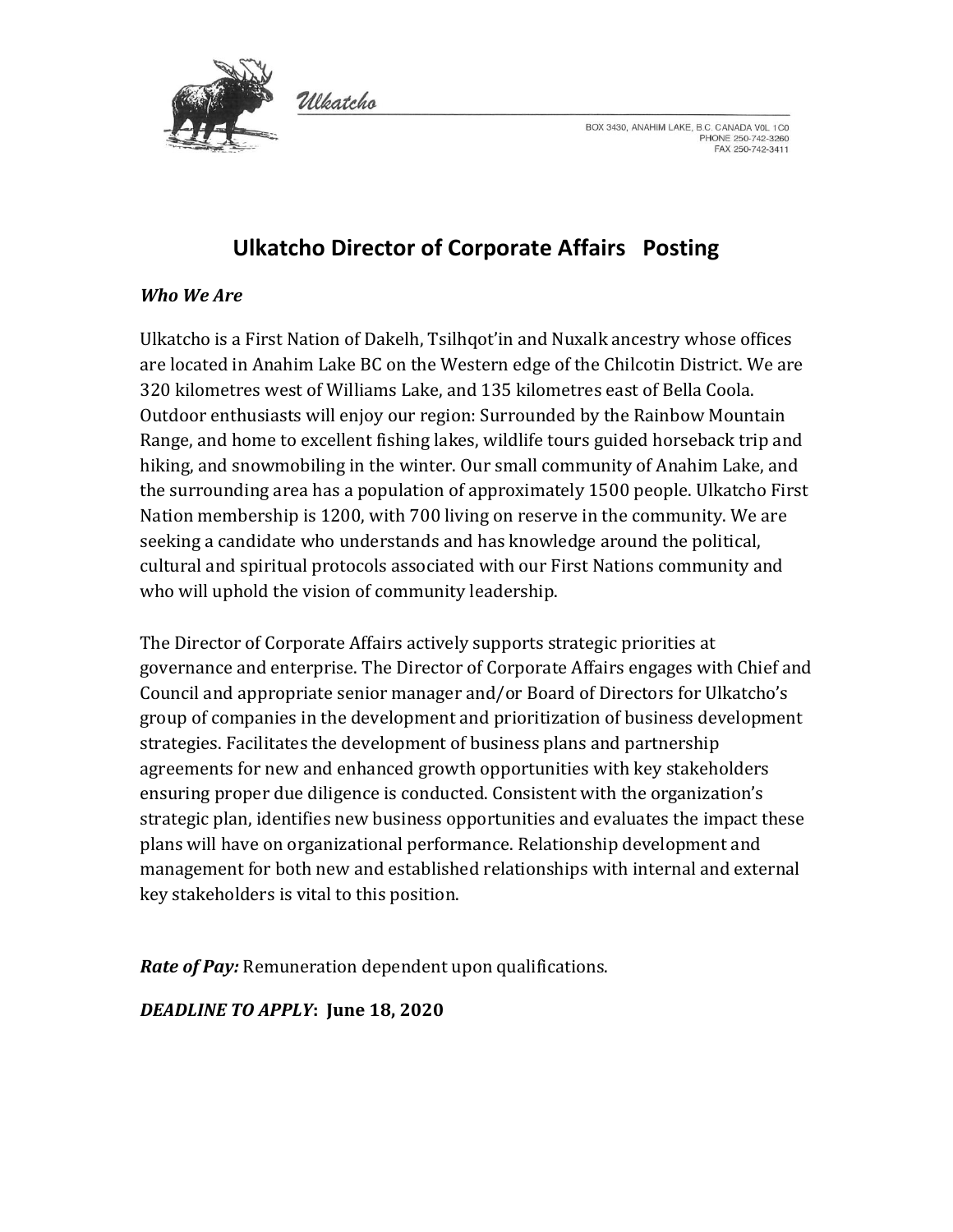# *ACCOUNTABILITIES*

- Reporting to the Operations Manager, the incumbent works closely with other UFN Directors when carrying out job responsibilities.
- Identifies, introduces, develops, and facilitates new business, training and programmatic ideas that align with the strategic plan, to enhances the organization's reputation, supports market share growth and development as required and to enhance organization and community capability.
- In concert with the Director of Natural Resources, Director of Finance, Capital Asset Manager and other UFN Directors, analyzes growth potential, resource requirements, risk/reward, and the financial benefit to proposed initiatives through complex analysis, market research, financial, and internal factors.
- In concert with Director of Finance and appropriate band-owned business entity, prepares financial proformas for all new proposed business opportunities. Once the business becomes operational, with a signed agreement by Chief and Council, the Ec.D will not be involved in the day to day management of any band-owned business.
- Collaborates with Chief and Council, Ulkatcho Natural Resource Working Group, Director of Housing (as required) and Director of Finance to determine feasibility of drafted business development plans for new/existing programs and markets.
- Anticipates and develops responses to market opportunities in collaboration with appropriate band-owned businesses, Chief and Council and key stakeholders.
- Identifies market projections for key business and service areas.
- Develops, implements, and manages internal measurement and monitoring systems that demonstrate the effectiveness of business initiatives in enhancing product or service delivery, access, volumes, market share, financial performance, and program reputation within the assigned areas.
- Facilitates discussion and drives collaboration around the identification and prioritization of new business development opportunities.
- Understands band-owned business challenges and opportunities and collaborates with Senior staff and/or Board of Directors to develop solutions.
- Promotes creative and critical thinking in order to develop compelling and innovative business plans.
- Present public reports and updates to UFN members at UFN internal community meetings as scheduled by Chief and Council and/or direct supervisor,
- Prepare, manage and report any variances and actions taken pertaining to the Business Development Department annual and monthly budgets that the Director of Corporate Affairs controls
- Abide by and ensure that other staff under the Director of Corporate Affairs direction abide by all UFN administrative policies and procedures, and